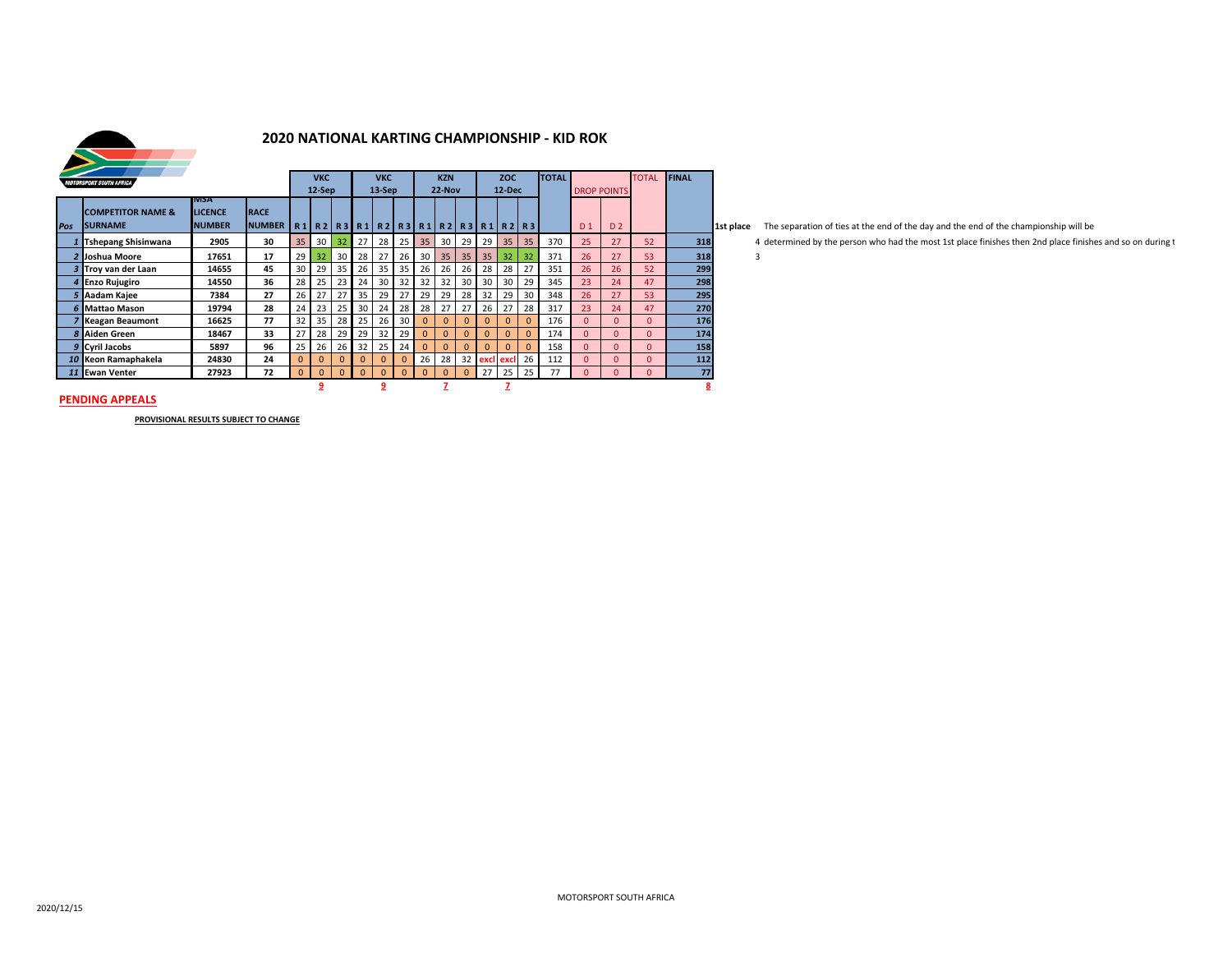the championship.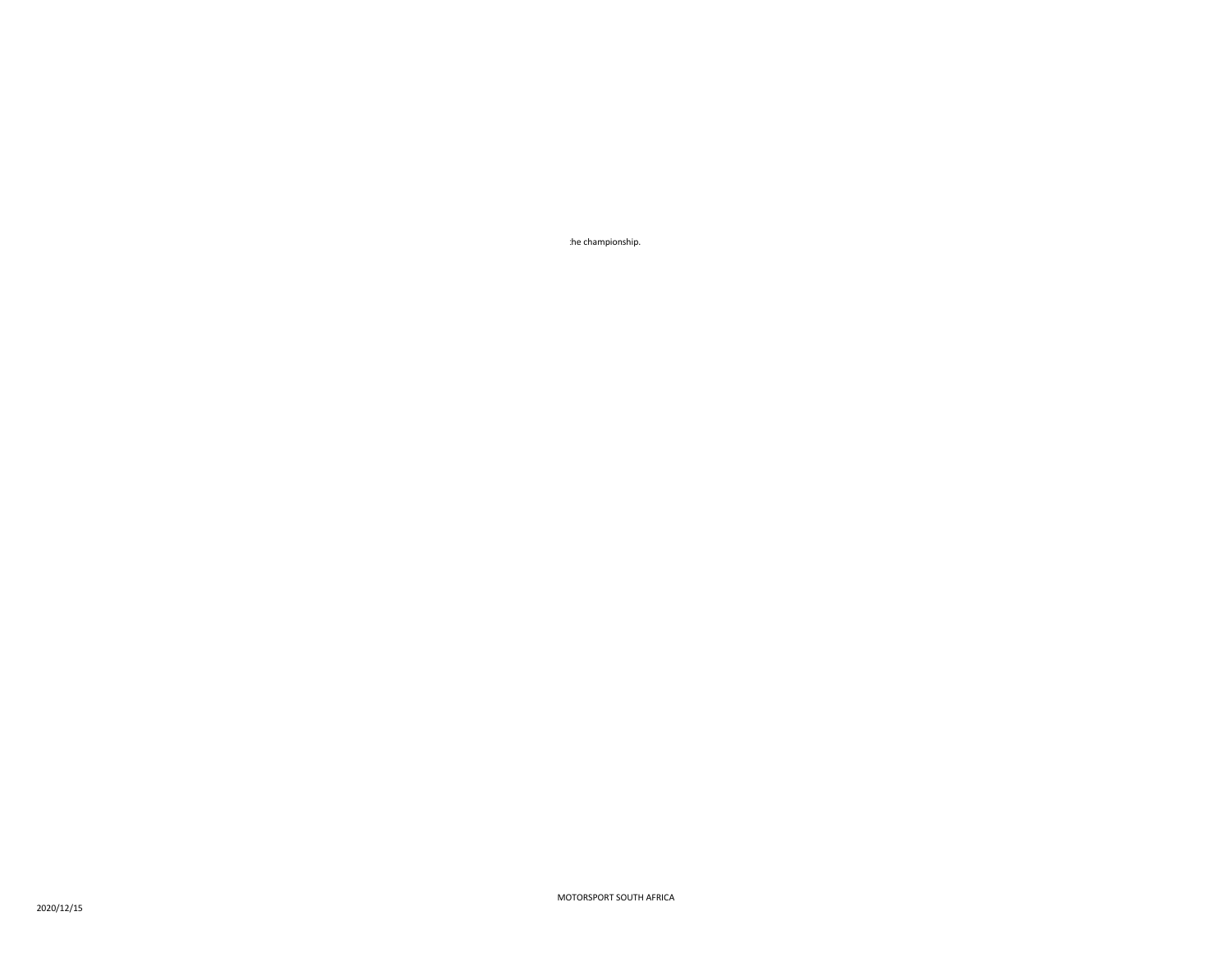

# **2020 NATIONAL ROK KARTING CHAMPIONSHIP - MINI ROK**

|                 |                                |                | <b>VKC</b>    |                |                | <b>VKC</b>     |                |                |          | <b>KZN</b>     |              | <b>ZOC</b>     |                |              | <b>TOTAL</b> |     |                    | <b>TOTAL</b>   | <b>FINAL</b> |              |
|-----------------|--------------------------------|----------------|---------------|----------------|----------------|----------------|----------------|----------------|----------|----------------|--------------|----------------|----------------|--------------|--------------|-----|--------------------|----------------|--------------|--------------|
|                 | <b>MOTORSPORT SOUTH AFRICA</b> |                |               |                | 12-Sep         |                |                | 13-Sep         |          |                | 22-Nov       |                |                | 12-Dec       |              |     | <b>DROP POINTS</b> |                | <b>DROP</b>  | <b>TOTAL</b> |
|                 |                                | <b>IVISA</b>   |               |                |                |                |                |                |          |                |              |                |                |              |              |     |                    |                |              |              |
|                 | <b>COMPETITOR NAME &amp;</b>   | <b>LICENCE</b> | <b>RACE</b>   |                |                |                |                |                |          |                |              |                |                |              |              |     |                    |                |              |              |
| <b>Pos</b>      | <b>SURNAME</b>                 | <b>NUMBER</b>  | <b>NUMBER</b> | R <sub>1</sub> | <b>R2</b>      | R <sub>3</sub> | R <sub>1</sub> | R <sub>2</sub> | R 3      | <b>R1</b>      | <b>R2</b>    | <b>R3</b>      | R <sub>1</sub> | <b>R2</b>    | <b>R3</b>    |     | D <sub>1</sub>     | D <sub>2</sub> |              |              |
| $\mathbf{1}$    | <b>KC Ensor-Smith</b>          | 2917           | 68            | 35             | 35             | 35             | 35             | 35             | 32       | 30             | 29           | 32             | 35             | 32           | 35           | 400 | 29                 | 30             | 59           | 341          |
| 2 <sup>1</sup>  | <b>Ethan Lenon</b>             | 13290          | 50            | 27             | 10             | 25             | 28             | 15             | 25       | 26             | 35           | 35             | 32             | 35           | 29           | 322 | 10                 | 15             | 25           | 297          |
|                 | 3 Luviwe Sambudla              | 1963           | 55            | 30             | 13             | 29             | 29             | 26             | 29       | 29             | 32           | 30             | 30             | 28           | 22           | 327 | 13                 | 22             | 35           | 292          |
| 4               | <b>Jayden Goosen</b>           | 2635           | 53            | 8              | 32             | 32             | 11             | 32             | 35       | 35             | $\Omega$     | 29             | 29             | 30           | 20           | 293 | $\Omega$           | 8              | 8            | 285          |
| 5               | <b>Hriday Pooren</b>           | 4095           | 15            | 32             | 23             | 26             | 27             | 24             | 10       | 28             | 25           | 28             | 24             | 25           | 24           | 296 | 10                 | 23             | 33           | 263          |
| 6 <sup>1</sup>  | <b>Kent Swarts</b>             | 5254           | 58            | 25             | $\Omega$       | 28             | 32             | 28             | 27       | 22             | 23           | 24             | $\Omega$       | 22           | 28           | 259 | $\Omega$           | $\Omega$       | $\Omega$     | 259          |
| $\overline{z}$  | Moosa Kajee                    | 13645          | 71            | 28             | 29             | 13             | 26             | 25             | 24       | 14             | 18           | 23             | 25             | 27           | 30           | 282 | 13                 | 14             | 27           | 255          |
| 8               | <b>Wian Boshoff</b>            | 4355           | 51            | 26             | 25             | 16             | 0              | 11             | 19       | 23             | 28           | 26             | 28             | 29           | 32           | 263 | $\Omega$           | 11             | 11           | 252          |
| 9               | <b>Luke Hill</b>               | 1032           | 57            | 11             | 28             | 21             | 23             | 30             | 26       | 27             | 27           | 25             | 20             | 24           | $\Omega$     | 262 | $\Omega$           | 11             | 11           | 251          |
| 10 <sup>1</sup> | <b>Caleb Cotterell</b>         | 6174           | 70            | 19             | 20             | 27             | 20             | 14             | 23       | 19             | 21           | 18             | 26             | 23           | 26           | 256 | 14                 | 18             | 32           | 224          |
| 11              | <b>Christopher Tait</b>        | 8570           | 43            | 23             | 26             | 14             | 22             | 20             | 22       | 18             | 26           | 16             | 19             | 14           | 19           | 239 | 14                 | 14             | 28           | 211          |
| 12              | <b>Khan Uzair</b>              | 1397           | 78            | 18             | 21             | 10             | 21             | 21             | 17       | 32             | 30           | 27             | 12             | $\Omega$     | $\Omega$     | 209 | $\Omega$           | $\Omega$       | $\Omega$     | 209          |
|                 | 13 Ashton Repsold              | 18424          | 28            | 20             | 22             | 15             | 19             | 17             | 20       | 17             | 20           | 22             | 18             | 18           | 25           | 233 | 15                 | 17             | 32           | 201          |
|                 | 14 Mailula Reagile             | 22482          | 79            | 24             | 27             | 9              | 25             | 22             | 21       | 24             | 24           | 19             | $\Omega$       | $\Omega$     | $\Omega$     | 195 | $\Omega$           | $\Omega$       | $\Omega$     | 195          |
| 15              | Ntiyiso Mabunda                | 18266          | 35            | 16             | 19             | 12             | 16             | 18             | 9        | 25             | 16           | 14             | 23             | 20           | 21           | 209 | 9                  | 12             | 21           | 188          |
| 16              | <b>Caleb Odendaal</b>          | 11303          | 75            | 10             | 24             | 11             | 25             | 23             | 28       | 21             | 22           | 20             | $\Omega$       | $\Omega$     | $\Omega$     | 184 | $\overline{0}$     | $\Omega$       | $\Omega$     | 184          |
| 17              | <b>Mahlori Mothlabani</b>      | 18263          | 23            | 15             | 17             | 19             | 12             | 13             | 13       | 16             | 19           | 21             | 21             | 21           | 17           | 204 | 12                 | 13             | 25           | 179          |
| 18              | <b>Redd Scholtz</b>            | 6610           | 26            | 17             | 18             | 23             | 18             | 19             | 16       | 12             | 13           | $\Omega$       | 17             | 19           | 15           | 187 | $\Omega$           | 12             | 12           | 175          |
| 19              | <b>Anthon Lombard</b>          | 5066           | 69            | 21             | 10             | 20             | 14             | 9              | 12       | $\Omega$       | $\Omega$     | $\Omega$       | 27             | 26           | 27           | 166 | $\Omega$           | $\Omega$       | $\Omega$     | 166          |
| 20 <sup>1</sup> | <b>Berlin Robinson</b>         | 20978          | 18            | 14             | 16             | 24             | 13             | 16             | 14       | 15             | 15           | 17             | 16             | 17           | 13           | 190 | 13                 | 13             | 26           | 164          |
|                 | 21 Georgia Lenaerts            | 5874           | 5874          | 12             | 10             | 18             | 15             | 10             | 11       | 20             | 17           | $\Omega$       | 22             | 0            | 23           | 158 | $\Omega$           | $\Omega$       | $\Omega$     | 158          |
| 22              | Joaquin De Oliveira            | 2123           | 32            | 22             | 30             | 30             | 10             | 27             | 30       | $\Omega$       | $\Omega$     | $\Omega$       | $\Omega$       | $\Omega$     | $\Omega$     | 149 | $\Omega$           | $\Omega$       | $\Omega$     | 149          |
|                 | 23 Lucas Royston               | 5820           | 21            | 29             | 12             | 17             | 30             | 29             | 18       | $\overline{0}$ | $\mathbf{0}$ | $\Omega$       | $\mathbf{0}$   | $\mathbf{0}$ | $\Omega$     | 135 | $\Omega$           | $\Omega$       | $\Omega$     | 135          |
|                 | 24 Rayan Karriem               | 12205          | 19            | 9              | 15             | 22             | 17             | 12             | 15       | $\Omega$       | $\Omega$     | $\Omega$       | $\Omega$       | $\Omega$     | $\Omega$     | 90  | $\Omega$           | $\Omega$       | $\Omega$     | 90           |
|                 | 25 Kegan Martin                | 27926          | 93            | $\overline{0}$ | $\mathbf{0}$   | $\Omega$       | $\overline{0}$ | $\mathbf{0}$   | $\Omega$ | $\overline{0}$ | $\mathbf{0}$ | $\Omega$       | 14             | 15           | 18           | 47  | $\Omega$           | $\Omega$       | $\Omega$     | 47           |
| 26              | <b>Jude Stuart</b>             | 21518          | 76            | $\Omega$       | $\overline{0}$ | $\Omega$       | $\Omega$       | $\Omega$       | 0        | $\Omega$       | $\Omega$     | $\overline{0}$ | 15             | 16           | 16           | 47  | $\overline{0}$     | $\Omega$       | $\Omega$     | 47           |
| 27              | <b>Aiden Green</b>             | 18467          | 33            | 13             | 14             | 8              | $\Omega$       | $\Omega$       | $\Omega$ | $\Omega$       | $\mathbf 0$  | $\Omega$       | $\overline{0}$ | $\Omega$     | $\Omega$     | 35  | $\Omega$           | $\Omega$       | $\Omega$     | 35           |
|                 |                                |                |               |                | 25             |                |                | 25             |          |                | 20           |                |                | 21           |              |     |                    |                |              | 22.75        |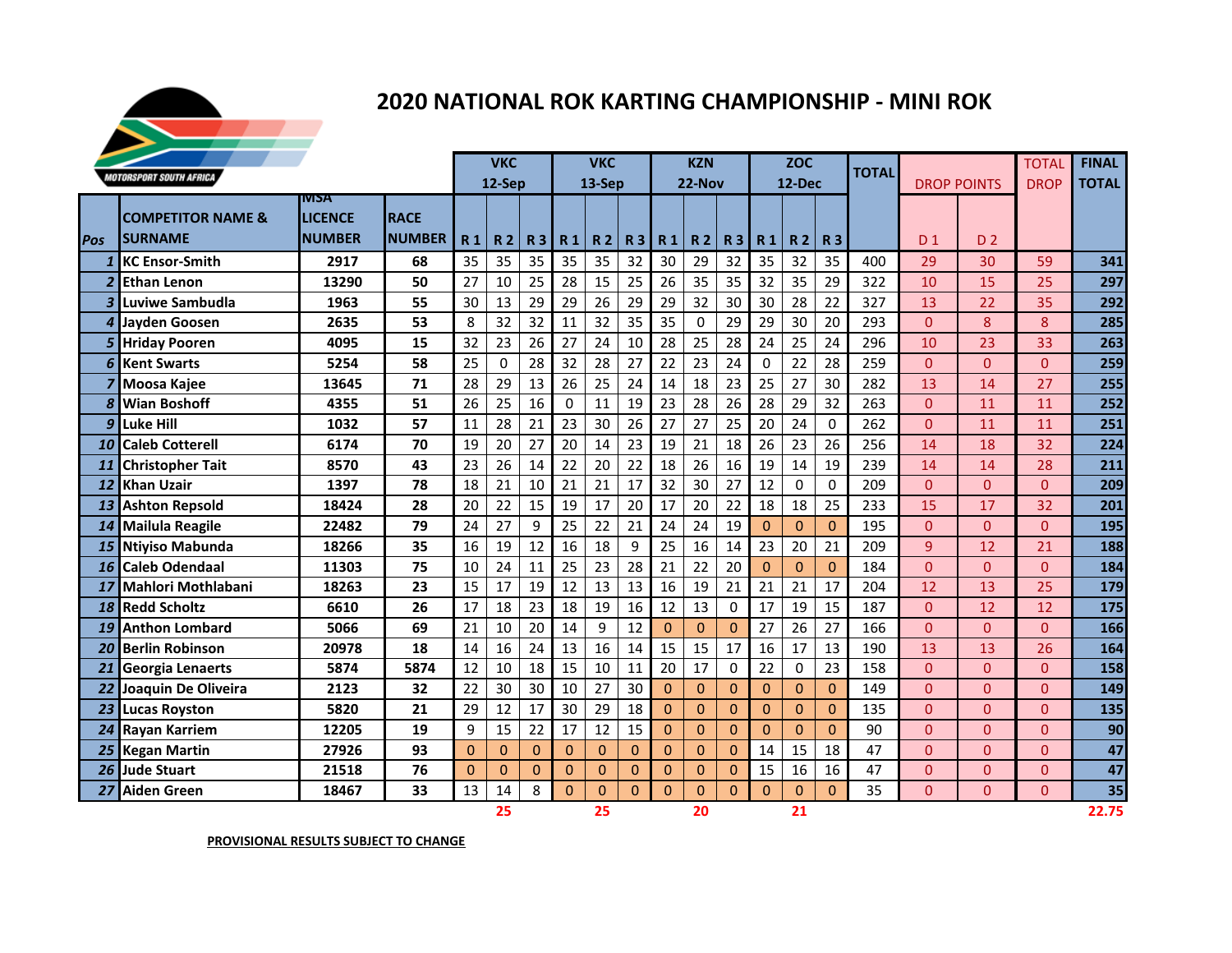

### **2020 NATIONAL ROK KARTING CHAMPIONSHIP - OKJ CLASS**

|                  |                                |                        |               |                 |                |            |          |          |            | <b>KZN</b>           |              |              |              |            |              |              |                |                    |              |              |           |
|------------------|--------------------------------|------------------------|---------------|-----------------|----------------|------------|----------|----------|------------|----------------------|--------------|--------------|--------------|------------|--------------|--------------|----------------|--------------------|--------------|--------------|-----------|
|                  | <b>MOTORSPORT SOUTH AFRICA</b> |                        |               |                 |                | <b>VKC</b> |          |          | <b>VKC</b> |                      |              |              |              | <b>ZOC</b> |              | <b>TOTAL</b> |                |                    | <b>TOTAL</b> | <b>FINAL</b> |           |
|                  |                                |                        |               |                 | 12-Sep         |            |          | 13-Sep   |            |                      | $22-Nov$     |              |              | $12$ -Dec  |              |              |                | <b>DROP POINTS</b> | <b>DROP</b>  | <b>TOTAL</b> |           |
|                  | <b>COMPETITOR NAME &amp;</b>   | IMSA<br><b>LICENCE</b> | <b>RACE</b>   |                 |                |            |          |          |            |                      |              |              |              |            |              |              |                |                    |              |              |           |
|                  |                                |                        |               |                 |                |            |          |          |            |                      |              |              |              |            |              |              |                |                    |              |              |           |
| Pos              | <b>SURNAME</b>                 | <b>NUMBER</b>          | <b>NUMBER</b> |                 | R1 R2 R3 R1 R2 |            |          |          |            | R3 R1 R2 R3 R1 R2 R3 |              |              |              |            |              |              | D <sub>1</sub> | D <sub>2</sub>     |              |              | 1st place |
|                  | <b>Nikolas Roos</b>            | 6601                   | 25            | 29              | 26             | 32         | 32       | 30       | 28         | 35                   | 35           | 35           | 35           | 35         | 35           | 387          | 26             | 28                 | 54           | 333          | 6         |
|                  | Agil Alibhai                   | 6216                   | 14            | 35 <sub>2</sub> | 35             | 35         | 30       | 35       | 35         | 32                   | 32           | 30           | 32           | 32         | 30           | 393          | 30             | 30                 | 60           | 333          |           |
|                  | <b>Muhammad Wally</b>          | 4615                   | 99            | 32              | 32             | 30         | 35       | 32       | 32         | 28                   | 28           | 28           | 30           | 29         | 32           | 368          | 28             | 28                 | 56           | 312          |           |
|                  | <b>Bungane Ndumiso</b>         | 18340                  | 69            | 30              | 29             | 29         | 20       | 29       | 25         | 26                   | 29           | 29           | 28           | 30         | 29           | 333          | 20             | 25                 | 45           | 288          |           |
|                  | <b>Dhivven Naidoo</b>          | 3309                   | 98            | 27              | 25             | 27         | 29       | 27       | 27         | 27                   | 26           | 27           | 27           | 27         | 28           | 324          | 25             | 26                 | 51           | 273          |           |
| 6                | Taya van der Laan              | 14657                  | 15            | 24              | 22             | 24         | 28       | 23       | 30         | 0                    | 0            | 26           | 29           | 28         | 27           | 261          | $\Omega$       | $\Omega$           | $\Omega$     | 261          |           |
|                  | <b>Tyler Robinson</b>          | 15317                  | 27            | 28              | 28             | 28         | 26       | $\Omega$ | 21         | 30                   | 26           | 25           | $\mathbf 0$  | $\Omega$   | $\mathbf{0}$ | 212          | $\Omega$       | $\Omega$           | $\Omega$     | 212          |           |
| $\boldsymbol{s}$ | <b>Ethan Stier</b>             | 2597                   | 42            | 23              | 27             | 26         | 27       | 22       | 26         | $\Omega$             | $\Omega$     | $\Omega$     | $\Omega$     | $\Omega$   | $\Omega$     | 151          | $\Omega$       | $\Omega$           | $\Omega$     | 151          |           |
| q                | <b>Mika Abrahams</b>           | 11769                  | 12            | 26              | 30             | 19         | 25       | 26       | 23         | $\Omega$             | $\Omega$     | $\Omega$     | $\mathbf{0}$ | $\Omega$   | $\Omega$     | 149          | $\Omega$       | $\Omega$           | $\Omega$     | 149          |           |
| 10 <sup>1</sup>  | Jason MacBeath                 | 5799                   | 80            | 25              | 20             | 23         | 24       | 28       | 29         | $\Omega$             | $\Omega$     | $\Omega$     | $\mathbf{0}$ | $\Omega$   | $\Omega$     | 149          | $\Omega$       | $\Omega$           | $\Omega$     | 149          |           |
| 11               | <b>Simone Jacobs</b>           | 17356                  | 117           | 22              | 23             | 25         | 23       | 21       | 20         | $\mathbf{0}$         | $\mathbf{0}$ | $\mathbf{0}$ | $\mathbf{0}$ | $\Omega$   | $\Omega$     | 134          | $\Omega$       | $\Omega$           | $\Omega$     | 134          |           |
|                  | 12 Kyle Beukes                 | 4335                   | 30            | 21              | 24             | 21         | 22       | 24       | 22         | $\Omega$             | $\Omega$     | $\Omega$     | $\mathbf 0$  | $\Omega$   | $\Omega$     | 134          | $\Omega$       | $\Omega$           | $\Omega$     | 134          |           |
|                  | 13 Kian Grottis                | 27106                  | 42            | 20              | 20             | 22         | 21       | 25       | 24         | $\mathbf{0}$         | $\Omega$     | $\Omega$     | $\Omega$     | $\Omega$   | $\Omega$     | 132          | $\Omega$       | $\Omega$           | $\Omega$     | 132          |           |
| 14               | <b>Troy Snyman</b>             | 3011                   | 44            | $\Omega$        | $\mathbf{0}$   | $\Omega$   | $\Omega$ | $\Omega$ | $\Omega$   | 29                   | 30           | 32           | $\Omega$     | $\Omega$   | $\Omega$     | 91           | o              | $\Omega$           | o            | 91           |           |
|                  |                                |                        |               |                 | 13             |            |          | 13       |            |                      | 8            |              |              | 6          |              |              |                |                    |              | 10           |           |

place 2nd place 3rd place The separation of ties at the end of the day and the end of the championship will be

6 determined by the person who had the most 1st place finishes then 2nd place finishes and so on during the championship.<br>5

**PENDING APPEALS**